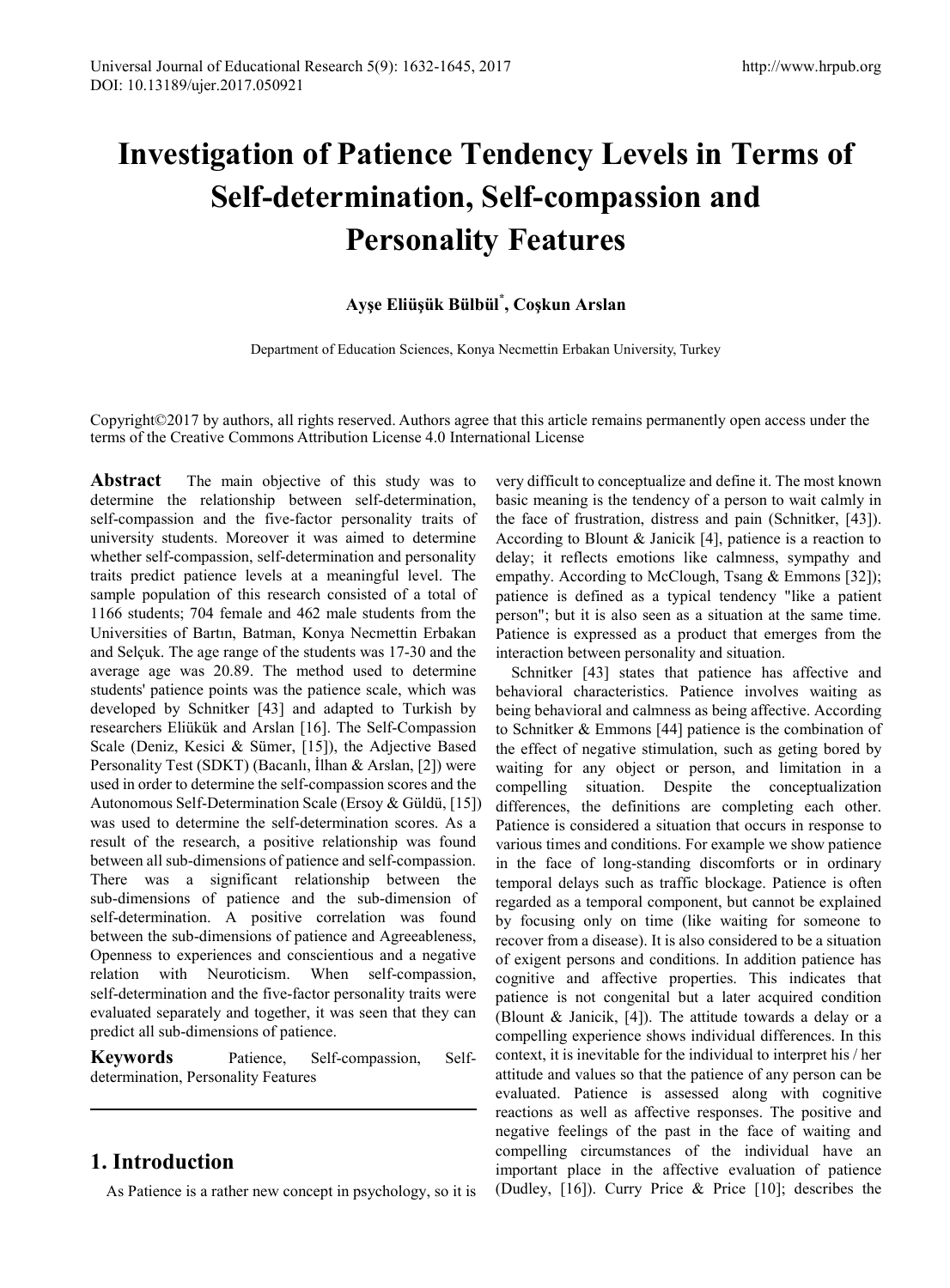definition of the patient person as having the power to wait. Mehriban [33] defines patience as a limited, determined and planned tendency (patient people can cope with difficulties and work over them until they reach the target). Mehriban also defines patience as a personality trait. He also evaluates patience temporally. Mehriban speaks of three types of patience. Short-term patience: often referred to as waiting situations in everyday life. For example; situations like traffic congestion, waiting for the bus or plane and waiting in line at a restaurant. Long-term patience: is defined as the ability of individuals to cope with any compelling experiences. For example; Long-term diseases, financial problems, the attitude of mothers against their newborn babies. İnterpersonal patience: is defined as the tolerance of persons against other individuals in their social relations. For example; patience shown against tough bosses, parents, adolescents or students.

Schnitker [43] introduced a definition similar to Mehriban's definition and defined patience in three groups. Mehriban's short-term patience description is the same as Schnitker's definition of patience in everyday life (for example traffic block, wait in line etc.). In a similar way, Mehriban also meets long term patience like Schnitker's definition for patience against the challenges of life. The definition for interpersonal patience is the same in both. Carver, Scheier & Weintraub [7]'s coping inventory (COPE) states that is closely related to patience. Patient persons show positive attitudes towards problems and these positive attitudes are improving coping with problems.

Patient persons are more optimistic and less anxious than others are. Furthermore, patient individuals are more open to cooperation than impatient individuals are. In terms of patience, it can be said that it has its own character in the moral and political perspective. In philosophy, patience is part of the temperance virtue in Plato's book 'Republic'. Patience is not included in the virtues of Christianity. Patience is a personality trait according to the Bible (Uday & Mehta, [51]). There is a discussion among moral philosophers whether patience is a value or not: What Kierkegaard says about patience, reflects himself. According to Augustin, patience represents the "friendship of wisdom". According to Pliay, patience is "a big part of justice" and these two philosophers say that patience is different from other values (Hayes, [21]. Rosalind Hursthouse researched about Aristotle's ethics of Nicomachean and claimed that patience was not a virtue, it was a character trait; as a character feature that is necessary to be able to pass life well, happily and successfully (Hursthouse [24]).

Patience also has a religious aspect and is defined as an important value in almost all religions. This multi-dimensional structure of patience, led to its superficial evaluation. It is therefore very difficult to identify it (Schnitker, [45]). The definition of patience as a value in our religion (İslam) is based on the 14th century. The mesnavi is created in the 14th century and has many educational elements and value systems under the influence of the values

that the era possesses. According to Cebecioğlu [8] the turkish proverb "patience is painful, bu its fruit is sweet" points out that at the end of patience everything will be better but however, it is necessary to draw some distress for it. İn the Mesnavi, the patience value is reflected in the following words: "Patience is salutation." :not complain about problems, recommend patience, be patient with was comes from Allah, know that conquest only can be won with patience, ''the patience dervish came to fruition'', Hz. Eyüp is mentioned with his patience, patience for soul problems, "Take the bitter with the sweet.", to tolerate diseases, to believe that patience is a hard virtue, to understand that love makes patience easier. Patience, which means folding, endurance, self-judge, is the endurance of the person against the sufferings and troubles (Çelik, 1998).

Self-compassion is defined for persons which are are open, sensitive, courteous and compassionate towards their sufferings and pains and do not criticize the failures of other individuals (Neff, [35]). Self-compassion helps to restructure and develop cognition (Gilbert, [19]). Self-compassion is a talent; to be kind and self-respecting rather than angry and critical. Individuals can cope better with problems they encounter in various parts of their lives in a more stress-free manner with the help of self-compassion (Neff, [35]). With self-compassion, individuals form an alternative cognition and can see into a logical way. They develop an alternative cognition by interpreting that they feel their experience as supportive and helpful, not as they feel emotionally secure (Gilbert, [19] ). It is a method that helps to reduce stress in thoughts, feelings and behavior through the techniques it comprises (Goss & Gilbert, [20]). Problems, disstress and agony in self-compassion are considered as common experiences of society (Neff, [34]). There is a close relationship between patience and self-compassion. The concept of patience is one of the basic attitudes of conscious awareness therapies, as it constitutes the foundations of Buddhist philosophy. Patience is a kind of wisdom according to Buddhist philosophy. Patience is to acknowledge and understand that everything has a course of time (Kabat & Zinn, [26] ). Patience can be improved by raising conscious awareness.Conscious awareness exercises; creative thinking, memory and curiosity do increase patience. Conscious awareness has become a popular concept in recent times. Some publications about this subject are: Thera, [50] (1962); Kabat-Zinn, ([27]; [28]); Hofmann & Asmundson, [22]; Hofmann, Sawyer, Witt & Oh, [23]; Roemer & Orsillo, [38]; Siegel, [48] . Patience and modesty are needed in awareness therapies, formal practices and meditation. Instead of consciously recognizing destructive habits, it is aimed to change them simply with new habits and increase consciousness; but this takes time.

Personality traits, which are another variable in our research, appear to be an important predictor of patience. First, it will be appropriate to define personality. The term personality comes from the Latin "persona" root. The word persona means mask in Latin language. It is a word derived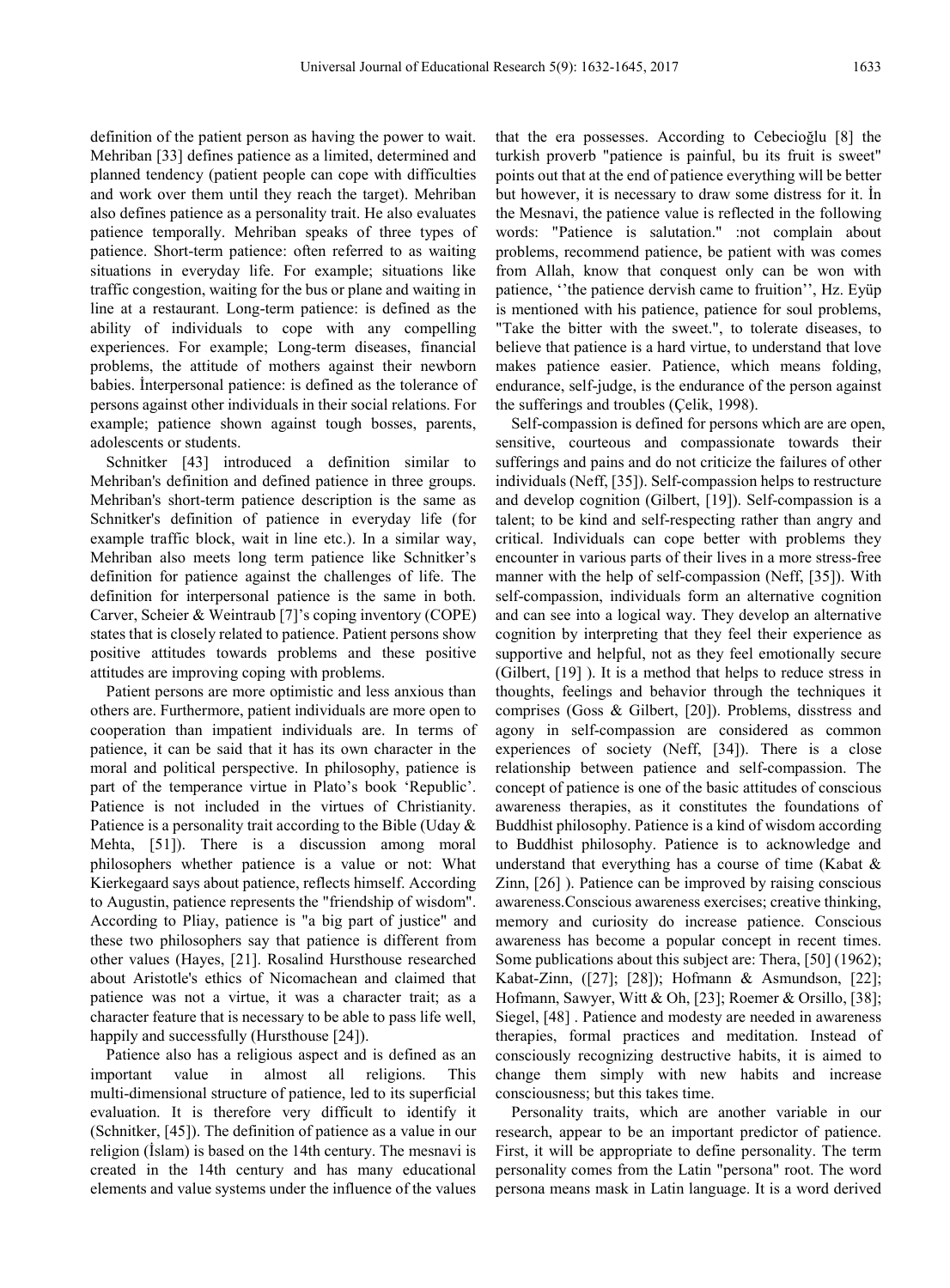from the term 'person' from English, German and Spanish. Personality is also defined as the mask of our behavior or the mask of our feelings and thoughts. The term personality is used in English in several ways, but has generally similar characteristics (Jung, [25]). Many different sources of personality have different definitions; as a result of the studies aimed at defining the concept of personality, researchers have not reached consensus on one single definition. The reason for this was basic sciences and the approach for this subject from different point of views. According to Freud [18]; "Personality is the result of the struggle between id, ego and super ego. It contains both congenital and subsequent structures.'' According to Rogers [39]; "Personality is an entity that is at the center of each person's subjective, organized, perceived subjective experiences." Allport [1] defined personality as the dynamic organization of the individual in the psycho-physical system that determines the person's adaptation to the environment. Fransic Galton tried to create a classification (taxonomy) that would encompass the personality structure based on the hypothesis that the individual differences exhibited by humans would be coded in all languages in the world and reflected in words. For this reason, psychologists interested in the subject since the 1920s have turned to this rich source for distinguishing the phenotypic personality traits of persons (Somer, [49])

This model defines five new personality traits and includes the taxonomy of the big five. The Five Factor Theory is an international theory. The five dimensions are: Neuroticism, Extraversion, Openness, Compatibility and Conscientious and the term OCEAN consists of the combination of the letters in English. *Neuroticism Dimension*: the neuroticism dimension, places people at a point on the continuity of emotional stability and personal harmony. *Extraversion Dimension*: Outward persons are quite social; at the same time, they are energetic, optimistic, warm-hearted and enterprising. Those who behave in the opposite direction are regarded as inwardly oriented. *Openness Dimension*: means being open to different experiences. Among the features that make up this dimension are strong imagination, desire to accept new views, multifaceted thinking and mental curiosity. *Compatibility Dimension*: to be helpful, trustworthy and compassionate are involved in this area. *Conscientious Dimension*: The people at the higher end of this dimension are regular, committed people moving in the direction of the plan. Those on the lower end are careless, distracted and unreliable persons (Burger, [6]). In Schnitker & Emmons [44] study on patience and five-factor personality theory, a high positive correlation where found between patience and compatibility, conscientious, extroversion and a low negative one for Neuroticism.

When the correlations between the various factors of the patience and the characteristics of the five-person personality were examined, 20 relationships were determined. There was a moderate positive correlation between long-term and

short-term patience and compatibility. There was a strong positive correlation between interpersonal patience and compatibility. There is a negative relationship between conscientiousand Neuroticism 3 factors. There was a modest correlation between interpersonal patience and openness for experiences and a small relationship between long-term and short-term patience and openness for experiences. Finally, the relationship between Extraversion and patience types was not statistically significant (Schnitker, [43]).

From these results, it can be said that patient individuals are compatible, responsible and open for different experiences. They may or may not be open to the outside in negative emotions.Looking at the regression between the big five and the three-factor patience; it seems that patience is an important determinant of the big five. There was found a moderate level of negative correlation between compatibility and Neuroticism, high levels of correlation in the positive direction between conscientious and openness to experiences (Schnitker & Emmons, [44]).

The first studies began in the 1970s with Edward Deci. The most prominent representatives of the theory are Edward Deci and Richard Ryan. Within the framework of the theory, four mini theories were developed over the past 30 years. Each theory was supported by laboratory and field works done on different topics. These theories are briefly explained below (Deci & Ryan,  $[11]$ ).

The requirements in the self-determination theory are defined as innate psychological needs (Deci & Ryan, [14]). The basic psychological needs mentioned in the self-determination theory are necessary for personal growth, integration and subjective well-being (Ryan & Brown, [40]). The need is also necessary for survival, development and health (Kasser & Ryan, [29]). The diversity of satisfaction in needs is important for one's self-motivation, adaptation and integration (Deci & Ryan, [14]).

Psychological needs can be classified as follows. *Autonomy*: Autonomy is a characteristic acquired in Erikson's psychosocial development theory in the second period. While the child needs to be autonomous on the one hand, there are feelings of guilt and suspicion on the other hand. It is important that the people around him don't let him feel guilty and ashamed. In this period, if the people around, behave in a way that supports the autonomy of the child, it will be a safe autonomy without feelings of suspicion and shame (Ericson, [17]). *Efficiency:* There are two important points in the concept of efficiency; the first is that a person has the power to do a task and the other is that this person has the belief to do the task (Deci & Ryan [14]). *To be associated*: an individual is inherently in the sense of being involved in a group. Every person needs to be in social interaction and this need is mentioned as a necessity for the mental health of the person. The person has to feel that it is communicating with his or her family, close circle, a group or community and wants to establish relationships (Ryan & Deci, [41]). To be associated means that the individual is related to other important people in his / her life and lives by feeling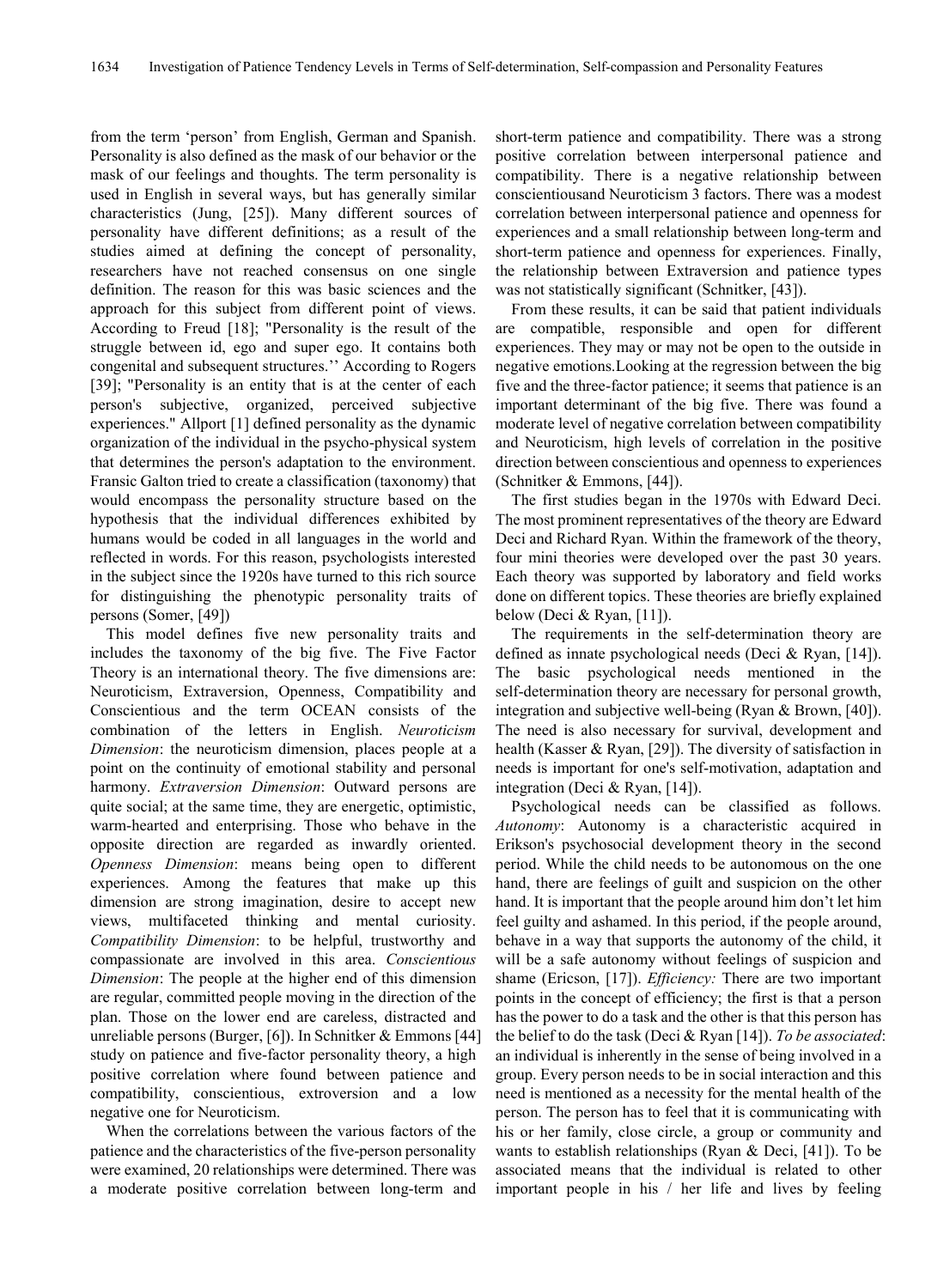belonging to his / her social environment (Kowal & Fortier, [30] ). *Motivation*: can be defined as the power that moves the person towards his/her needs. If the person directs behaviors with this/her own desires and needs, it's called intrinsic motivation; if its the request of others or if its directed by pressure, is referred to external motivation (Deci  $&$  Ryan, [11]). Internal and external motivation will be explained later in detail.

**Internal Motivation** Internal Motivation; is a tendency to assimilate, to be a judge, to provide sincere interest, research, discovery and personal pleasure (Ryan, [42]). **External Motivation** Another type of motivation that is less effective than internal motivation in self-determination theory is external motivation. Although it is less effective, it plays an important role in shaping the behavior of the individual. Exterior motivation includes qualities such as avoidance from punishment and draw close to a reward. External motivation can be described as a form of bail payment (Noels, Pelletier, Clément & Vallerand, [36] ). Amotivation: another definition made by Deci & Ryan [12]. İf persons do not see any relationship between their individual behaviors and the outcome of their behaviors, or if they do not have any motivation source to internalize or externalize their behavior, it can be called amotivation (Poulsen, Rodger, Ziviani & Jenny, [37]).

The concept of self-regulation for patience is seen in tolerance situations. It occurs in situations such as the use of standards and social perceptions of individuals in their goals. Distraction in tolerance situations focuses on important and not to be missed hints. For example; rather than focusing on what the speaker is saying during a conversation, the individual is focused on when he will be reminded of when the next staff meeting will be (Blount, [3]). The choices the individual makes; are determined not by external power, pressure and rewards but by the individual's own behavior (Deci & Ryan, [11]). *Self-determination*; is defined as that the behavior is not only determined by society norms, group pressure, etc., its rather determined of one's own personal beliefs and value judgments; giving its decisions on its own (Deci & Ryan, [12]. The Self-Determination Theory explains the difference between a person's freedom of action or the need to do it because he feels compelled or forced (Krapp, [31]). The creativity of self-determination experiences have positive effects about conceptual learning, emotional state and self-esteem (Deci, Connell & Ryan, [13]. When individuals act with their free will, their behavior will be a result of personal freedom and autonomy (Whetten & Cameron, [52] ). Looking at the relationship between patience and self-determination, Blount & Janicik [4] are mentioning three mechanisms in understanding patience behavior: frustration-regression, self-regulation and temporal sacrifice. When individuals feel impatience, they avoid being blocked to avoid a negative outcome. They prepare themselves to wait, try to reduce cognitive barriers. They can show individual impatience after a negative experience. The individual will try to avoid waiting or being prevented by cognitive techniques. In case of cognitive restructuring, individuals prepare themselves mentally (For example, when there is a delay "sometimes I may have to wait''). İn situations such as calm themselves down and self-restraint with emotional coping strategies, it was seen that the impatience of individuals were reduced. In addition, in distracting situations such as, books, knitting or paperwork, blocking will be experienced less. Temporal sacrifice gives priority to the realization of the goals of others with the deferment of their own goals. Scnitker  $\&$  Emmons [44] seperated patience from self-determination. They claimed that patience is a part of self-regulation. İn the model of Blount & Janicik [4] is patience not just a simple attitude in conscientious and evaluation. Patience also has cognitive and behavioral bases. Patient persons are calmer and compassionate, impatient persons are accusatory and nervous. Patient people can also perform a cognitive and behavioral self-regulation. Alternatively, they can easily evaluate and assess the problem situation.

In the studies conducted it was seen that patience was related wit variables like physical health, well-being, subjective well-being, positive coping, development of values and values, personality and the social processes in the background of personality and that patience is an important predictor of these variables. It has also been observed that patience increases the quality of life. In this study the effects of patience on self-compassion, self-determination and personality characteristics were examined. İts an important point that the patience scale adapted to Turkish in this process will be used the first time in a study.

Personality traits, which are one of the independent variables of this research, are mainly formed because of interaction between heredity and environment. These days, the five-factor personality model represents the common validity of personality research and its universal language. Considering the theoretical basis of the five-factor personality traits, it can have an important effect on the patience levels of individuals. This research is also important in determining the relationship between five-factor personality traits and patience. In addition, this study, in which the effect of patience over self-determination, self-understanding and five-factor personality traits are examined, is also important because it is the first study in our country. It is also expected that this study will give some light to the researches that will be made in our country in the future.

## **2. Materials and Methods**

*Model of the study*: This research was in the relational screening model. Research data were collected for the purpose of determining whether self-compassion, self-determination, and five-factor personality traits can significantly predict patience levels in university students, if there was a significant relationship between patience and self-compassion, self-determination, and five-factor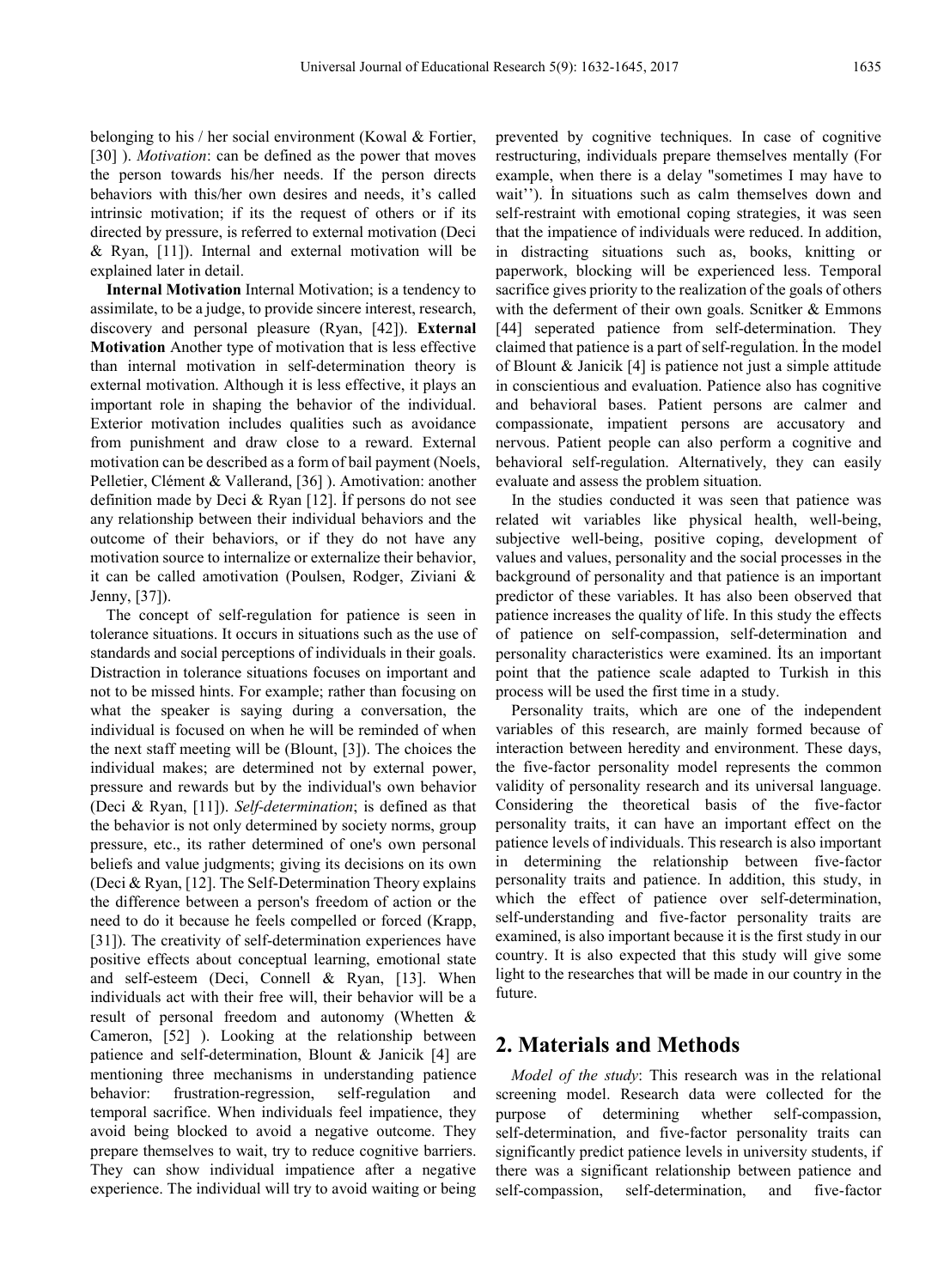personality traits and whether the patience scores of the university students differed with personal characteristics (gender and age) or not.

*Population and Sample:* The population of this research were the students who are studying at Bartın University, Batman University, Konya Necmettin Erbakan and Konya Selçuk University. The working sample of the study were Konya Necmettin Erbakan University (Ahmet Keleşoğlu Education Faculty, Faculty of Science and Literature), Bartın University (Faculty of Education, Faculty of Forestry, Faculty of Economics and Administrative Sciences), Batman University (Vocational High School, Faculty of Science and Literature, Faculty of Engineering). The sample of the study were students of the 1.2.3. and 4 class in various parts of these faculties and were selected by random cluster sampling method.

The research sample consisted of a total of 1166 students, 704 female and 462 male. The age range of the students were 17-30 with an average of 20.89. The distribution of the sample of students according to various variables is given in Table 1.

#### **2.1. Data Collection Tools**

In addition to the personal information form, the following scales were used to collect research data. Measuring instruments used:

*Patience scale (Schnitker and Emmons, [44]):* The patience scale developed by Schnitker and Emmons [44] was undergone an adaptation study by Eliüşük, Arslan16] . The patience scale was used to self-evaluate beliefs about the importance of the patience behavior. There are three sub-dimensions on the scale; interpersonal, long-term and short-term. There are in total 11 items on the scale. İtems 1. 4. 7. 9.11. are measuring interpersonal patience, items 2. 5. 5. 8. measure long-term patience (for life difficulties), items 3. 6. 10. are measuring short-term patience (everyday troubles) in the seven point likert scale  $(1 = \text{completely not like me and 7})$ = completely like me). The internal consistency coefficient was .80. The patience scale had a meaningful positive relationship with all dimensions of the five major personality models, attachment, awareness and subjective well-being.

|                                                         | Gender | Age between15-19 | Age over 20                                                                                                                                | Total |  |  |  |
|---------------------------------------------------------|--------|------------------|--------------------------------------------------------------------------------------------------------------------------------------------|-------|--|--|--|
|                                                         | Female | 71               | 42                                                                                                                                         | 104   |  |  |  |
| <b>Bartin Education Faculty</b>                         | Male   | 33               | 38                                                                                                                                         | 80    |  |  |  |
|                                                         | Female | 29               | 7                                                                                                                                          | 54    |  |  |  |
| Bartın Faculty of Forestry                              | Male   | 25               | 12                                                                                                                                         | 19    |  |  |  |
|                                                         | Female | 100              | 58                                                                                                                                         | 128   |  |  |  |
| Bartin Faculty of Economics and Administrative Sciences | Male   | 27               | 39                                                                                                                                         | 97    |  |  |  |
|                                                         | Female | 89               | 48                                                                                                                                         | 141   |  |  |  |
| Konya Necmettin Erbakan University Faculty of Education | Male   | 51               | 37<br>85<br>32<br>73<br>25<br>57<br>22<br>56<br>21<br>43<br>43<br>4<br>$\overline{7}$<br>11<br>31<br>75<br>19<br>50<br>12<br>30<br>8<br>20 |       |  |  |  |
|                                                         | Female | 53               |                                                                                                                                            |       |  |  |  |
| Selçuk University Vocational Education Faculty          | Male   | 20               |                                                                                                                                            |       |  |  |  |
|                                                         | Female | 37               |                                                                                                                                            |       |  |  |  |
| Selçuk University Faculty of Social and Human Sciences  | Male   | 18               |                                                                                                                                            |       |  |  |  |
| Batman Vocational School                                | Female | 16               |                                                                                                                                            |       |  |  |  |
|                                                         | Male   | 27               |                                                                                                                                            |       |  |  |  |
|                                                         | Female | 65               |                                                                                                                                            |       |  |  |  |
| Batman Science and Literature Faculty                   | Male   | 10               |                                                                                                                                            |       |  |  |  |
|                                                         | Female | 19               |                                                                                                                                            |       |  |  |  |
| <b>Batman Engineering Faculty</b>                       | Male   | 11               |                                                                                                                                            |       |  |  |  |
| $N=1166$                                                |        |                  |                                                                                                                                            |       |  |  |  |

**Table 1.** Distribution of the Sample of Students According to Faculty, Gender and Age Variables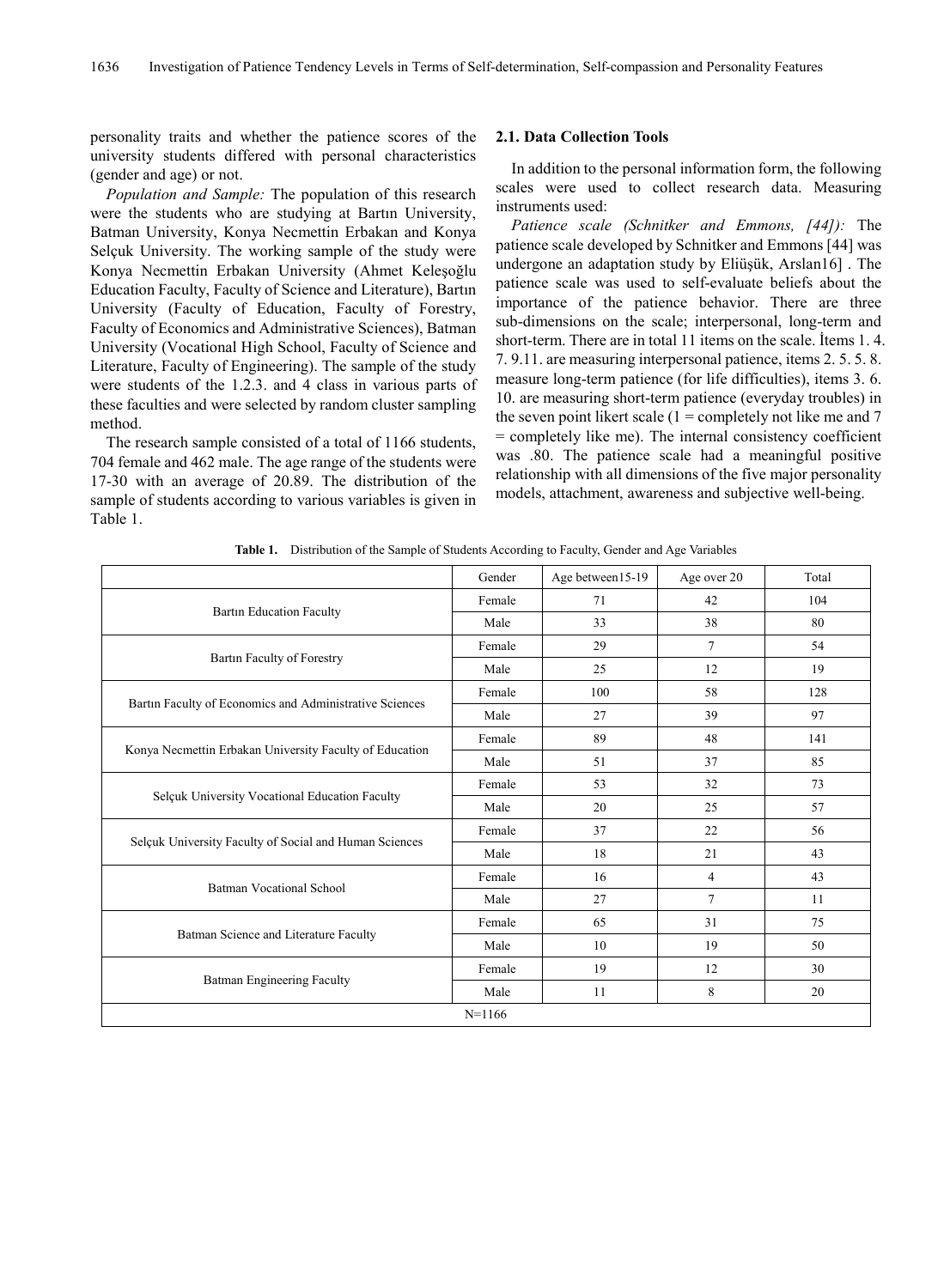An adaptation study was carried out on a group of university students with the patience scale. İn order to test the language validity of the scale; there were found significant positive correlations ( $r = .95$ ,  $p < .01$ ;  $r = .95$ ,  $p < .001$ ) between the scores obtained from the English and Turkish forms that were translated opposing (English-Turkish; Turkish-English) from students of the department of English teaching. A confirmatory factor analysis was used to determine factor structures of the patience scale. It has been verified that the scale is three-dimensional according to the results of the confirmatory factor analysis. In the total correlation of the items made of the patience scale, all the items of the scale were in the relationship above .40. The item factor loads for each item of the patience scale ranged from .50 to .84. The Cronbach Alpha internal consistency coefficient of the scale was calculated as .82 and the test retest correlation was calculated as  $81$ . As a result of the correlation analyses made for the criterion validity of the patience scale; the students' scores on the patience scale were found to be positively related to self-recovery, social self-efficacy, sub-dimension of interpersonal problem solving and sub-dimension of the tenacious approach.

*Self-Compassion Scale (Deniz, Kesici & Sümer, [15]):* Self Compassion Scale (SCS) consists of 6 subscales with 26 items. The persons were asked to rate how often they move about the situation indicated by the respondents in the scale, on a 5-point Likert-type scale ranging from "almost never = 1" to "almost always = 5". The SCS was developed by Neff [35] and its Turkish reliability and validity study was done by Deniz, Kesici & Sümer [15]. The difference of the Turkish Self-compassion Scale (ÖAÖ) from the original one is that it has a one-dimensional structure and a total of 24 items were obtained by subtracting 2 items from the scale that had a correlation under .30. Furthermore, the internal consistency coefficient was calculated as .89 and test-retest correlation was calculated as .83. The criterion-related validity of the self-compassion scale was; between SCS and RSES  $r=.62$ ; between SWLS  $r=.45$ ; between positive emotions  $r=0.41$  and between negative emotions  $r=-0.48$ relationships were found.

*Adjective-Based Personality Test (SDKT) (Bacanlı, İlhan & Arslan, [2]).:*The Adjective-Based Personality Test was developed by Bacanlı & İlhan and Arslan [2]. The SDKT consists of five sub-dimensions (Neuroticism, extroversion, openness to experience, empathy, conscientious). In order to test the structure validity of the SDKT, Principal Components Factor Analysis was performed on the data obtained from 285 participants. As a result of the analysis, five factors revealed 52.63% of the variance belonging to SDKT. Sociotropy Scale, Conflict Response Scale, Negative-Positive Feeling Scale, Continous Anxiety Inventory were used to test the concordance validity of the SDKT. When examined in general, it has been found that the dimensions of SDKT are moderate and meaningful with the scales used for concordance validity, and that these results are important in terms of concordance validity. Within the reliability studies of SDKT, the internal consistency coefficients of the instrument were calculated on the data obtained from 285 participants and SDKT was applied to 90 participants with an interval of two weeks. The internal consistency coefficients of the dimensions of SDKT were found to vary between .73 and .89. When the findings related to the SDT test repetition were examined, it was found that the highest associations were the Agreeableness ( $r = .86$ <sup>\*\*</sup>, p  $\leq$ .01) and the lowest relationship was the Openness to Experience dimension ( $r = .68$  \*\*,  $p < .01$ ).

#### **2.2. Self-Determination Scale (Ersoy K. & Güldü, [15]**

The Self-Determination Scale was developed by Sheldon & Deci [46] to assess individual differences in autonomous decision-making. The Self-Determination Scale was adapted to Turkish by Ersoy K. & Güldü [16] . The scale consists of 10 items and has two factors; "self-contact" and "choicefulness". Participants were asked to determine the most accurate appearance according to them from the expression pairs given on the scale. For example, against the expression "My feelings sometimes seem strange to me", was the expression "I always think that my feelings belong to me" and this was symbolizing "Self-contact"; The expression "what I do is mostly not what I choose" was against the expression "I'm free to do everything what I choose to do" and this symbolized the "choicefulness" condition. Participants made this determination based on a nine-point Likert-type scale ranging from "only the expression A is completely true" to "only the expression B is completely true". After the evaluation, both total autonomous decision points and the scores of the two sub dimensions could be obtained. In many of the examples that have been applied to the scale's adaptation study, the alpha values which are. 85 - .93, indicated that the scale had a good internal reliability. The test-retest reliability were found .77 when applied with an 8-week interval. This scale also found a strong relationship between psychological health measures that included self-actualization, empathy and life satisfaction, and creativity, resistance to peer pressure, and autonomy (Sheldon, Ryan, Deci & Kasser, [47]). However, in the trial application before the adaptation study, it was seen that the nine-step response form was not suitable for the Turkish language, the participants' judgments were difficult to determine the midpoint of grading and most of them left unanswered.

## **3. Conclusions**

#### **3.1. Data Collection and Analysis**

In order to collect the research data, the sample group, which was randomly determined beforehand, was informed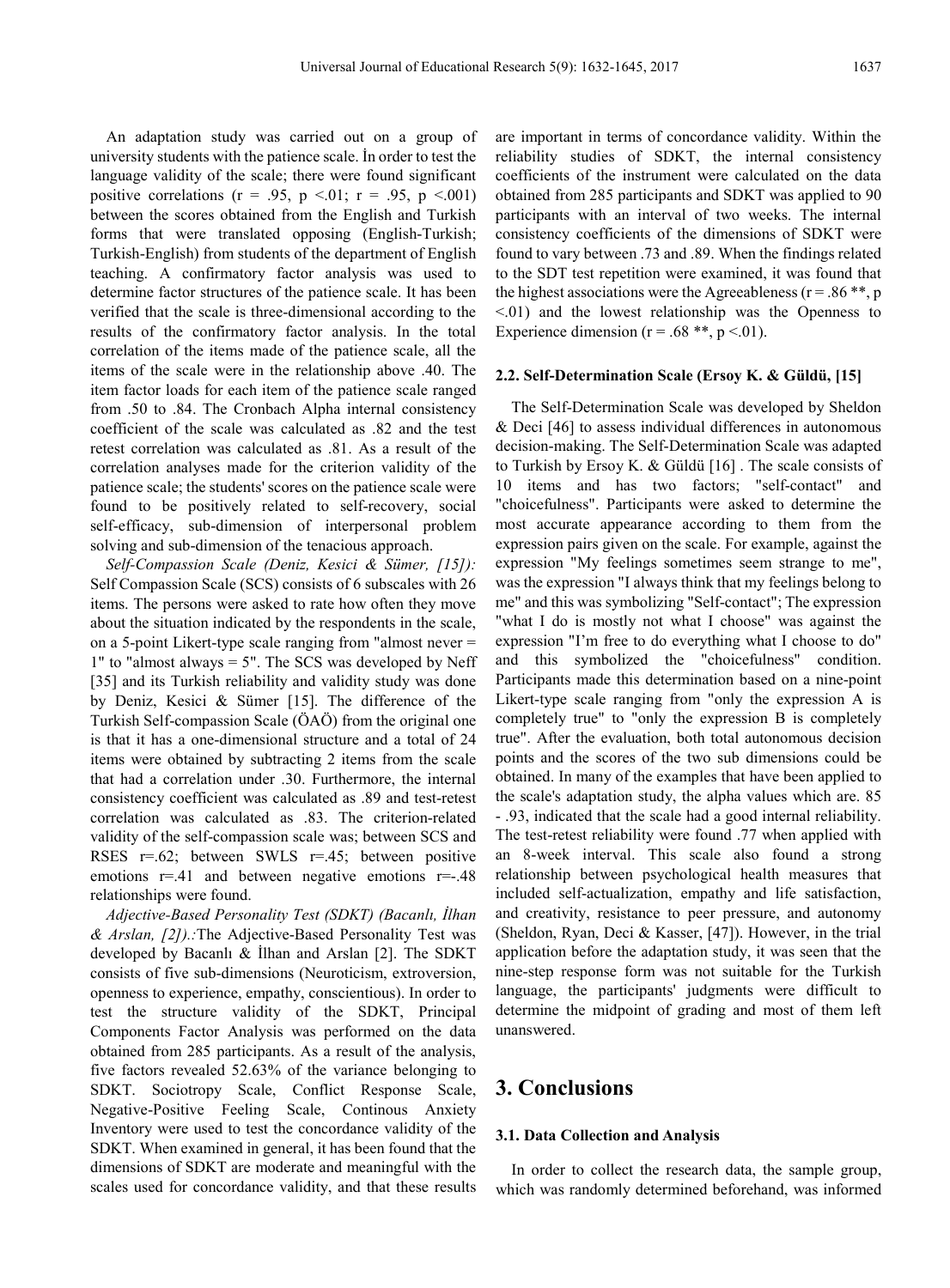earlier about the time the scale will be applied. The "Patient Scale", "Self-Compassion Scale", "Adjective Based Personality Test (SDKT)", "Autonomous Self-Management Scale" and Personal Information Form were applied at the agreed times. Before applying, the guidelines about the scales were read, information about the application was given, and questions from students about the application were answered. The applications lasted approximately 35-40 minutes. No problems were encountered during the application.

#### **3.2. Analysis of Data**

At first stage, the scales were numbered separately. In the first study, 44 students who filled in the scale wrong or incomplete, where excluded from the sample. The independent variables of this study consisted of self-compassion, five-factor personality traits, self-determination, gender and age. The dependent variable of the study was the tendency to be patient. The scores obtained from the four scales and other independent variables were entered into a computer by coding. After the coding process, the SPSS 16.0 package program was used to analyze the data. The significance test fort the difference between the mean of the groups according to the gender and age variables of the patience point averages, were made by the t test. For analyzing the relationship between patience, self-compassion, five-factor personality traits and self-determination, The Pearson Moments Multiplication Correlation Coefficient technique was utilized. Whether self-compassion, self-determination, and five-factor personality traits predict patience significantly, was calculated by multiple regression and stepwise regression analysis.

#### **3.3. Findings**

The Pearson Moments Correlation technique was used to determine whether there was a meaningful relationship between the patience scores and self-determination scores of university students, and the results are shown in Table 2.

Individual Awareness Choicefulness Patience in everyday life  $r = .15**$   $-.02*$ P  $.00**$   $.36*$ Patience in life difficulties  $r = 12**$  .02\* P .00<sup>\*\*</sup> .45<sup>\*</sup> Interpersonal patience  $\begin{array}{|c|c|c|c|c|}\n\hline\nr & .18^{**} & .02^* \\
\hline\np & .00^{**} & .45^* \\
\hline\n\end{array}$  $.00**$ 

**Table 2.** The Relationship between Patience in Daily Life Points and Self-Determination Points of Students

\*\*p‹.01, \*p‹.05,

As seen in Table 2, there was a significant positive relationship between the students' patience in daily life scores and Self-contact scores ( $r = .15$ ,  $p \le 001$ ), there was no significant relationship between the choicefulness scores  $(R = .029, p > .001)$ . There was a significant positive correlation between patience scores and Self-contact (r  $=$  .12, p <.001) and choicefulness (r = .02, p > .001) scores in life difficulties. Finally, there was a positive correlation between the interpersonal patience scores of the university students and the conscious awareness scores  $(r = .18, p$  $\leq 001$ ) and the choicefulness scores (r = .13, p > 001) as the sub-scale of self-determination.

The Pearson Moments Correlation technique was used to determine whether there was a meaningful correlation between the patience scores of the university students and the five factor personality traits subscales and the results are given in Table 3.

As seen in Table 3 there was found a positive relation between the students' patience scores in daily life and Openness (r = .064 p <005), Agreeableness (r = .228, p  $\leq 001$ ) and conscientious(r=.185, p $\leq 001$ ) and Neuroticism

 $(r = .185, p \leq -0.433, p \leq 0.01)$  was found to be negatively significant. There were no significant correlation with the Extraversion scores  $(R = .020, p > .005)$ . The relation between patience in life difficulties and Extraversion  $(r=.091, p<005)$  Openess  $(r=.125, p<001)$ , Agreeableness  $(r= .243, p<001)$ , conscientious $(r= .230, p<001)$  was in a positive direction and Neuroticism  $(r=-.360, p<001)$ negatively significant. The relation between interpersonal patience and Extraversion (r= .049, p>001) Openness  $(r= .028, p>001)$ , Agreeableness  $(r= .228, p<001)$  and conscientious ( $r = .090$ ,  $p < 005$ ) was in a positive direction and Neuroticism ( $r = -0.272$ ,  $p < 001$ ) negatively significant.

|                                  |   | Neuroticism | Extraversion | <b>Openness</b> | Agreeableness | conscientious |
|----------------------------------|---|-------------|--------------|-----------------|---------------|---------------|
| Patience in daily life           |   | $-43**$     | .02          | $.06*$          | $.23**$       | $.18**$       |
|                                  | D | $.00**$     | .52          | $.04*$          | $.00**$       | $.00**$       |
| Patience in life<br>difficulties |   | $-36**$     | $.09**$      | $12**$          | $.24**$       | $.23**$       |
|                                  | D | $.00**$     | $.00**$      | $.00**$         | $.00**$       | $.00**$       |
| Interpersonal                    |   | $-27**$     | .05          | .03             | $.23**$       | $.09**$       |
| patience                         | D | $00**$      | .10          | .36             | $.00**$       | $.00**$       |

**Table 3.** Relationship between Patience in Daily Life Points and Self-Determination Points of Students

 $*_{p<.01,*p<.05}$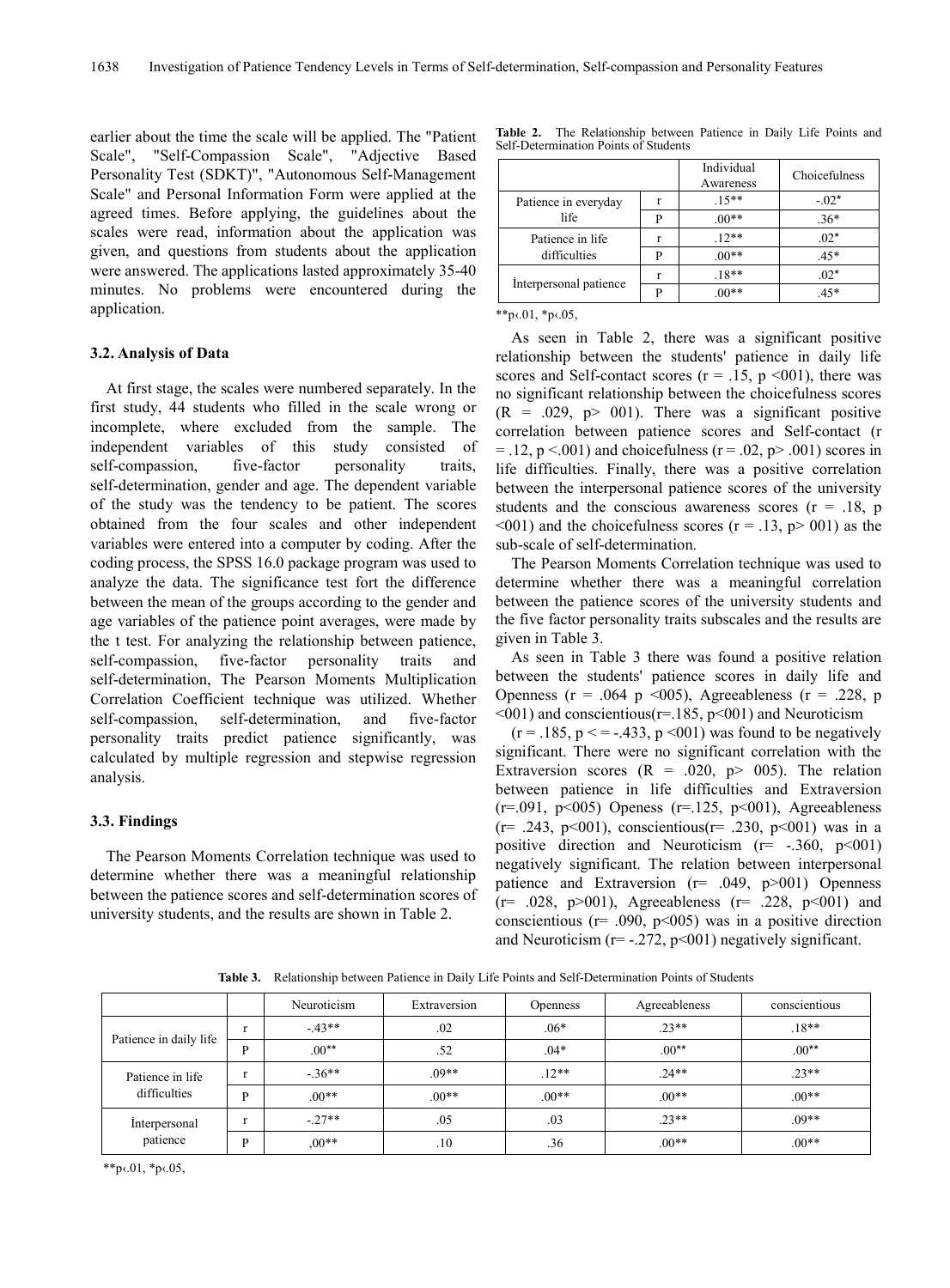The Pearson Moments Correlation Correlation technique was used to determine whether there was a meaningful relationship between the patience in everyday life scores and the self-compassion scores of the university students, and the results are given in Table 4.

**Table 4.** Relationship between Patience in Daily Life Points and Self-compassion Points of Students

|                               |   | Self-compassion |
|-------------------------------|---|-----------------|
|                               | r | $.32**$         |
| Patience in daily life        | p | $.00**$         |
|                               | r | $33**$          |
| Patience in life difficulties | P | $.00**$         |
| Interpersonal patience        | r | $.24**$         |
|                               | D |                 |

\*\*p $\cdot$ .01, \*p $\cdot$ .05,

As seen in table 4 there was found a positively significant relation between the students Patience in daily life scores and self- compassion scores ( $r = -0.324$ ,  $p < 001$ ), Patience in life difficulties ( $r = .330$ ,  $p < 001$ ) and Interpersonal patience  $(r=.243, p<001)$ 

The results of the analysis of whether self-determination, self-compassion and the five-factor personality traits predict patience in everyday life significantly are presented in Table 5.

In Table 5 results of multiple regression analysis of self-determination, self-compassion and personality traits in everyday life are given. When examined if self-determination predict patient in daily life, it is seen that the self-determining alone explains 4% of patience in everyday life and is an important predictor of patience in everyday life (R=21,  $\Delta R^2 = 0.05$ , F=18.321, p <001). In the second step of the model, it is seen that self-determination and self-compassion are also meaningful contributors to the model; self-determination and self-compassion together explain 14% of patience in everyday life. In the third step of the model it is seen that self-determination and self-compassion together with five factor personality traits were found to have a meaningful contribution to the model; self-determination, self-compassion and personality traits together explain 28% of the patience in everyday life. Neuroticism (β = -. 35, p <.001), Agreeableness (β=.14, p<.001) and Conscientious ( $β = -12$ ,  $p < .005$ ) where found to be the best predictors for patience in everyday life.

The results of the analysis of whether self-determination, self-compassion and five factor personality traits do predict patience for difficulties in life are presented in Table 6.

**Table 5.** Findings of whether Self-Determination, Self-Compassion, and Five-Factor Personality Traits predict Patience in Everyday Life of Students

| Mode |                 | R                | $R^2$ | $\Delta$ R <sup>2</sup> | F      | Df     | Beta   | β      | P       |
|------|-----------------|------------------|-------|-------------------------|--------|--------|--------|--------|---------|
|      | Stable          |                  |       |                         |        |        |        | 14.91  | .00.    |
|      | Self-contact    | .21a             | .05   | .04                     | 18.321 | 2/1163 | .19    | .16    | $.00**$ |
|      | Choicefulness   |                  |       |                         |        |        | $-.04$ | $-.05$ | .26     |
|      | Stable          |                  |       |                         |        |        |        | 8.0    | $.00**$ |
| 2    | Self-compassion | .37 <sub>b</sub> | .14   | .14                     | 41.291 |        | .33    | .09    | $.00**$ |
|      | Stable          |                  |       |                         |        |        |        | 12.80  |         |
| 3    | Neuroticism     | .53c             | .29   | .28                     | 38.062 | 7/1158 | $-.35$ | $-.19$ | $.00**$ |
|      | Extraversion    |                  |       |                         |        |        | $-.05$ | $-.02$ | .27     |
|      | <b>Openness</b> |                  |       |                         |        |        | $-.06$ | $-.04$ | .14     |
|      | Agreeableness   |                  |       |                         |        |        | .14    | .06    | $.00**$ |
|      | Conscientious   |                  |       |                         |        |        | .12    | .07    | $.00**$ |

\*\*p‹.01, \*p‹.05,

**Table 6.** Findings of whether Self-Determination, Self-Compassion and Five-Factor Personality Traits Predict Patience in Life Difficulties in Students

| Mode |                 | $\mathbb{R}$ | $R^2$ | $\Delta$ R <sup>2</sup> | F      | Df     | Beta    | B      | P       |
|------|-----------------|--------------|-------|-------------------------|--------|--------|---------|--------|---------|
|      | Stable          |              |       |                         |        |        |         | 9.19   | .00.    |
|      | Self-contact    | .17a         | .03   | .02                     | 11.007 | 2/1163 | .16     | .09    | $.00**$ |
|      | Choicefulness   |              |       |                         |        |        | $-.02$  | $-.02$ | .54     |
|      | Stable          |              |       |                         |        |        |         |        | 4.14    |
| 2    | Self-compassion | .38b         | .14   | .14                     | 43.003 | 3/1162 | .36     | .06    | $.00**$ |
|      | Stable          |              |       |                         |        |        |         |        | 4.70    |
| 3    | Neuroticism     | .50c         | .25   | .24                     | 32.576 | 7/1158 | $-.24$  | $-.09$ | $.00**$ |
|      | Extraversion    |              |       |                         |        |        | $-0.08$ | $-.02$ | $.05*$  |
|      | Openess         |              |       |                         |        |        | .00.    | .00.   | .95     |
|      | Agreeableness   |              |       |                         |        |        | .10     | .03    | $.00**$ |
|      | Conscientious   |              |       |                         |        |        | , 21    | .08    | $.00**$ |

\*\*p‹.01, \*p‹.05,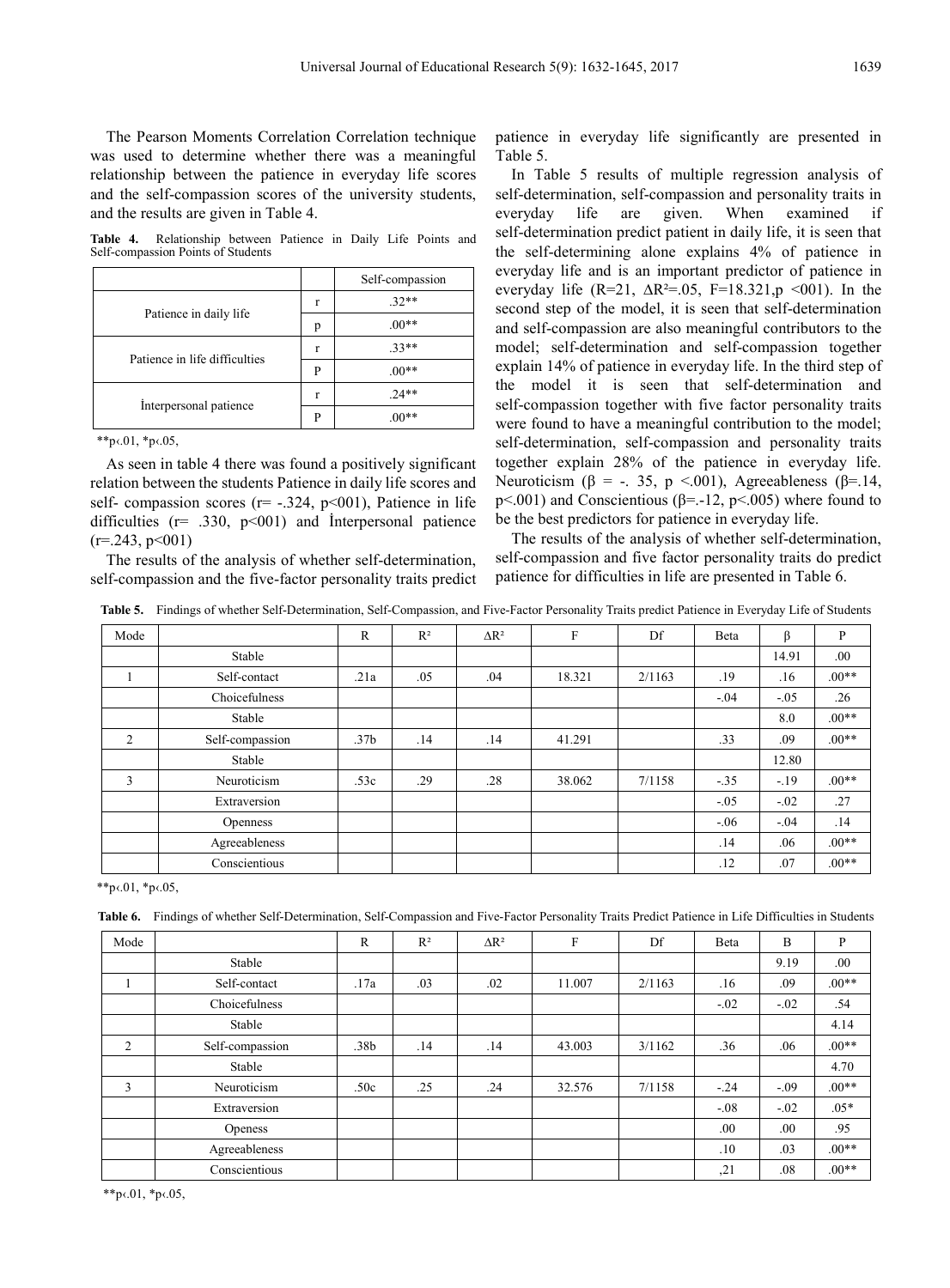When Table 6 is examined, results of multiple regression analysis are given of whether self-determination, self-compassion, and personality traits do predict patience in life difficulties. When examined if self-determination predict patience in life difficulties, it was seen that self-determination alone revealed 2% of patience in life difficulties and was found to be an important predictor of patience in life difficulties (R=17,  $\Delta$ R<sup>2</sup>=.03, F=18.321, p  $\leq 001$ ). In the second step of the model, it is seen that self-determination and self-compassion are also meaningful contributions to the model, self-determination and self-compassion together explain 14% of patience in life difficulties. In the third step of the model, it is seen that self-determination and self-compassion together with five factor personality traits were found to have a meaningful contribution to the model; self-determination, self-compassion and personality traits together explain 24% of the patience in life difficulties. Neuroticism ( $\beta$  = -. 24, p  $\leq$ .001), Agreeableness ( $\beta$ =.10, p $\leq$ .005) and conscientious  $(\beta = -21, p < 0.005)$  where found to be the best predictors for patience in life difficulties.

When Table 7 is examined, results of multiple regression analysis are given of whether self-determination, self-compassion, and personality traits do predict interpersonal patience. When examined if self-determination predict interpersonal patience, it was seen that self-determination alone revealed 2% of interpersonal patience and was found to be an important predictor of interpersonal patience (R=14, ∆R²=.02,  $F=8.516$ ,  $p \le 001$ ). In the second step of the model, it is seen that self-determination and self-compassion are also

meaningful contributions to the model; self-determination and self-compassion together explain 12% of interpersonal patience. In the third step of the model, it is seen that self-determination and self-compassion together with five factor personality traits were found to have a meaningful contribution to the model; self-determination, self-compassion and personality traits together explain 21% of the interpersonal patience. Neuroticism ( $\beta$  = -. 23, p  $\leq$ .001) and agreeableness ( $\beta$ =.22, p $\leq$ .005) where found to be the best predictors for interpersonal patience.

## **4. Discussion**

As a result of the study, there was a significant positive correlation between all sub-dimensions of patience and self-compassion. There was a significant relationship between the sub-dimensions of patience and the Self-contact sub-dimension of self-determination. There was a significant positive correlation between the sub-dimensions of patience and agreeableness, openness to experiences and conscientious; and a negative correlation with Neuroticism. There was a significant relationship between Extraversion and patience for difficulties in life as sub-dimensions of patience. İt was seen that when self-compassion, self-determination, and five-factor personality traits were evaluated separately and together, they predicted all the sub-dimensions of patience. The best predictor for patience in everyday life as a sub dimension of patience was the Neuroticism sub dimension of the five-factor personality traits. İt was seen that the best predictor for patience in life difficulties and interpersonal patience was self-compassion.

| Mode |                 | R                | $R^2$ | $\Delta$ R <sup>2</sup> | F      | Df     | Beta   | B      | P       |
|------|-----------------|------------------|-------|-------------------------|--------|--------|--------|--------|---------|
|      | Stable          |                  |       |                         |        |        |        | 6.37   | $.00**$ |
|      | Self-contact    | .14a             | .02   | .02                     | 8.516  | 2/1163 | .12    | .06    | $.00**$ |
|      | Choicefulness   |                  |       |                         |        |        | .14    | .10    | $.00**$ |
|      | Stable          |                  |       |                         |        |        |        | 1.78   | $.00**$ |
| 2    | Self-Compassion | .35 <sub>b</sub> | .12   | .12                     | 37.734 | 3      | .34    | .06    | $.00**$ |
|      | Stable          |                  |       |                         |        |        |        | 3.77   |         |
| 3    | Neuroticism     | .46c             | .22   | .21                     | 27.293 | 8/1158 | $-.23$ | $-.08$ | $.00**$ |
|      | Extraversion    |                  |       |                         |        |        | .06    | .01    | .20     |
|      | Openess         |                  |       |                         |        |        | $-.08$ | $-.03$ | .07     |
|      | Agreeableness   |                  |       |                         |        |        | .22    | .06    | $.00**$ |
|      | Conscientious   |                  |       |                         |        |        | $-.06$ | $-.02$ | .13     |

**Table 7.** Findings Whether Students Self-Determination, Self-Compassion and Five-Factor Personality Traits Predict İnterpersonal Patience

\*\*p‹.01, \*p‹.05,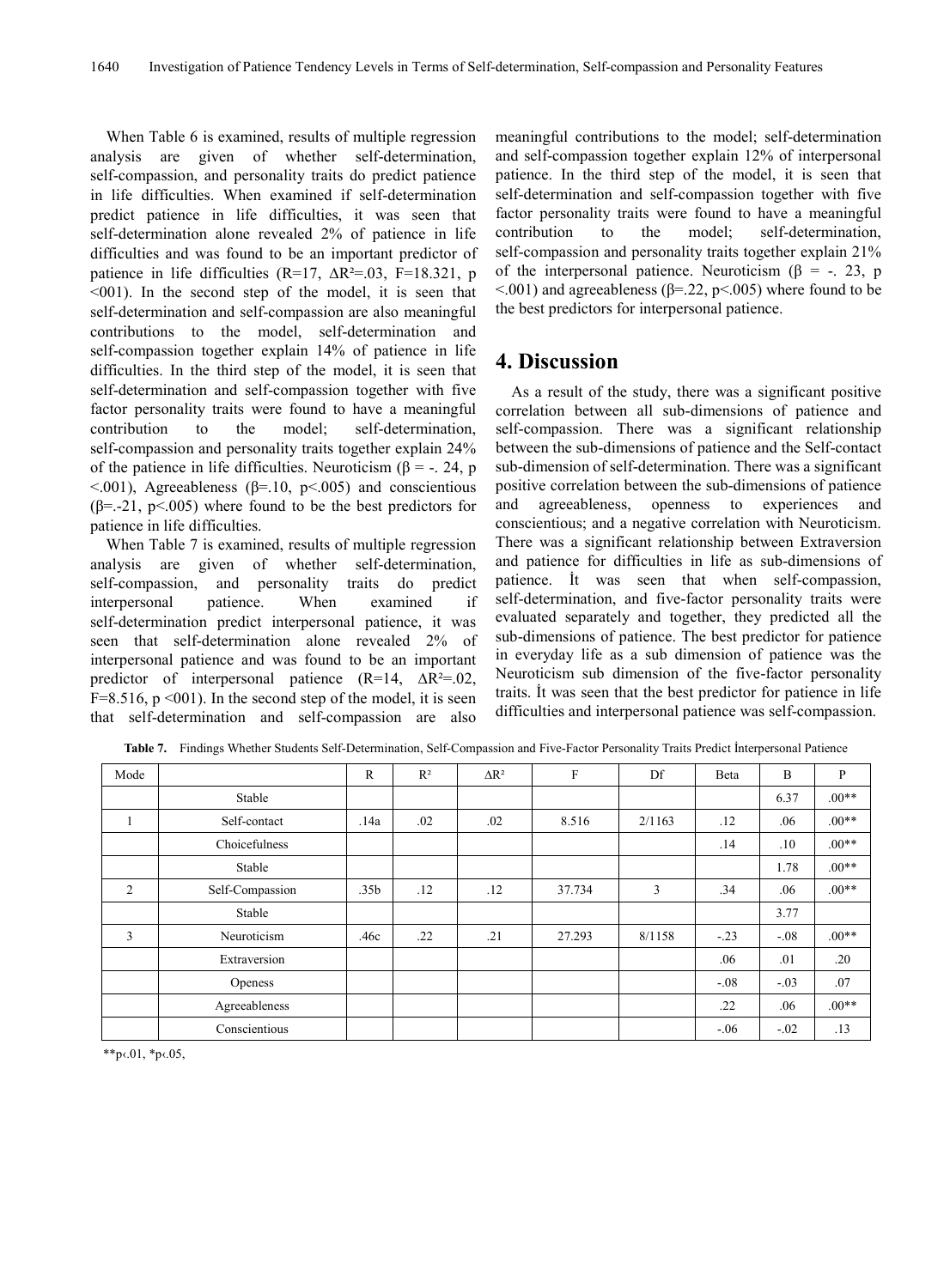About patience and self-determination: There was a significant positive relationship between the Self-contact sub- dimension of the self-determination scale and the patience points of patience in everyday life, patience in life difficulties and interpersonal patience from the patience scale of university students. On the other hand, there was no positive relationship between the choicefulness sub dimension of the self-determination scale and the patience points of patience in everyday life, patience in life difficulties and interpersonal patience from the patience scale. In addition, it was seen that the Self-contact sub-dimension of the self-determination scale do explain the patience in daily life, patience in life difficulties and interpersonal patience significantly; whereas the choicefulness sub-dimension explained patience in life difficulties and interpersonal patience. This result shows that Self-contact increased as patience level increased. Patience is a concept that includes being able to remain calm and tolerant in face of adverse events (Schnitker, [43]). Individual awareness can be defined as the individual is aware of his/her psychological needs and taking the necessary steps in order to fulfill this needs. Individual awareness also includes the ability of the individual to recognize and control his / her own feelings (Deci & Ryan, [11]). Since in both concepts there is a concern about the control of emotions, the relation between patience and the Self-contact sub-dimension of self-determination could be emerged from here.

There were no significant relationship found between the choicefulness sub-dimension of self-determination and the patience scores. Choicefulnes is supposed to meet the autonomy needs of the individual. İf a person performs an action "willingly" and " ully approved" these actions, they are considered as autonomous (Ryan & Deci, [42]). Therefore, the individual feels that he has an initiative on his behavior and becomes the advocate of what he does. Patient individuals calmly wait that the events get corrected, rather to defend them. From this point of view, it can be said that individuals who are not choicefulness, are less autonomous. For this reason, there may be a relationship between the choicefulness sub-dimensions of the self- determination scale and the patience points. Deci  $\&$  Ryan [11] thinks that motivation is an innate force a person tries to understand all kinds of phenomena, events and objects he or she has encountered from birth, and is pleased to do so. These feelings and actions are at the root of an individual's achievements. Therefore, there must be a self-regulation for obtaining self-determination. When we look at the literature about patiente it's seen that no studies on self-determination have been conducted, but the studies by Blount & Janicik [4] on self-regulation are summarized below. Blount & janicik [4] mentions three mechanisms in understanding the patience behavior: avoidance from obstruction, self-regulation and temporal sacrifice. Whenever individuals feel impatient, they avoid obstructions in order not to encounter a negative result. Temporal sacrifice is the deferment of one's goals by giving

priority to them by empowering others to realize their goals. Another important mechanism is self-organization. The concept of self-regulation for patience is seen in tolerance situations. It occurs in situations such as the use of social perceptions of individuals in their goals. Distraction in tolerance situations, focuses on important points. For example; rather than focusing on what the speaker is saying during a conversation, the individual is thinking of that he will be reminded of when the next staff meeting will be held. In other words, they argued that patient individuals are closely related to the self-regulating behavior underlying the concept of self-determination. The findings of Blount & Janicik [3] are confirming the findings from our study. Another study examining the relationship between self-regulation and patience is the work of Scnitker [45]. He separated patience from self-regulation. He said that patience as a feature is a part of self-regulation. İn Blount & Janicik [4]'s model, patience is not just a simple attitude towards accountability and appraisal. Patience also has cognitive, behavioral bases. Patient persons are calmer and merciful, impatient individuals are accusatory and nervous. Patient persons can also perform cognitive and behavioral self-regulation. On the other hand, they can easily evaluate and assess the problem situation.

About patience and self-compassion: In this hypothesis of the study, it was tested whether patience and self-compassion are related and the explanation power of patience was tested. As a result of the analysis; there was a positive correlation between the self-compassion of the university students and patience in daily life, patience in life difficulties and interpersonal patience from the patience scale. It was also seen that self- compassion can explain patience in daily life, patience in life difficulties and interpersonal patience in a meaningful way.

According to the results obtained, a positive relationship was found between the patience scores and the selfcompassion score at a .001 significance level. This result shows that the higher the self- compassion level of the individual is the more patient behaviors it displays.

The concept of patience is among the basic attitudes of conscious awareness therapies, which are the foundations of the Buddhist philosophy (Kabat  $\&$  Zinn, [26]). These attitudes are classified in 7 categories: Being non-judgmental, Patience, Beginners mind, Trust, Not to be greedy, Acceptance, let things slide (Kabat & Zinn, [28]).

Patience is a kind of wisdom. Patience is to acknowledge and understand that everything has a time. A child can try to help by opening a crown to a butterfly. Usually this does not help the butterfly; every adult knows that the butterfly comes only out when it is its time, so you should not act hastily in this process. We should treat ourselves as if we were treating butterflies. At some times we need to prefer better times. Each of these times is our present life. Mostly our thoughts affect our perception of the present and lead to the interruption of our connection with the present. To be patient means; to be open to every single moment, accepting it as it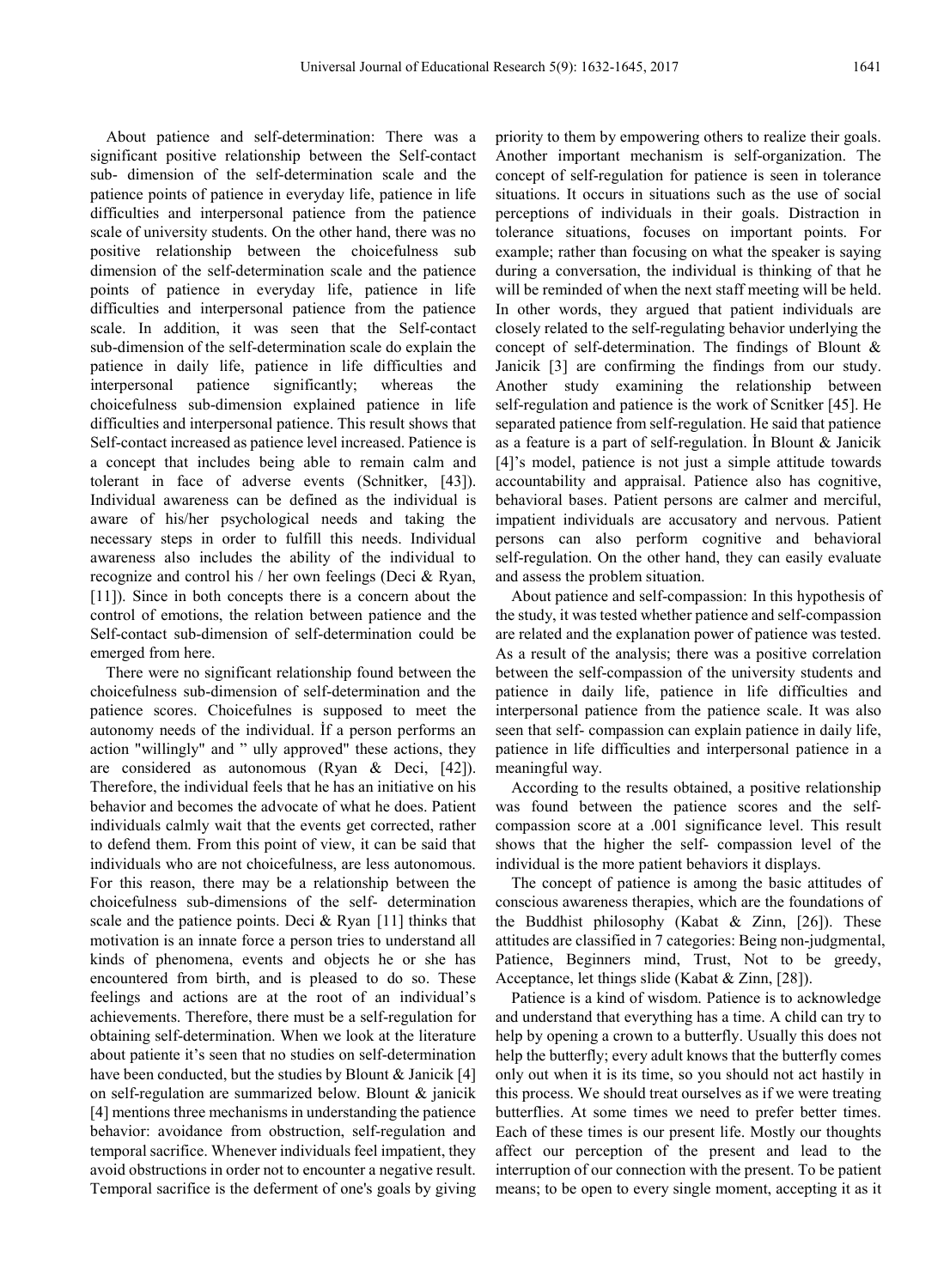is, and knowing everything has a time, just as it is in the case of butterflies (Kabat & Zinn, [28]). Patience therefore stays under the concept of self-compassion, and self-compassion increases, so does patience.

İn other researches where findings which supports our findings. Blount & Janicik [4] found a moderate correlation between patience and self- compassion. There is also a meaningful relationship between conscious awareness, one of the three basic components of self-understanding. It is necessary to evaluate together with conscious awareness to develop patience (Collard & Walsh, [9]). Conscious awareness exercises increase creative thinking, memory and patience. In formal practices in awareness therapy, patience and modesty are needed in meditation. Instead of consciously recognizing destructive habits, it is simply aimed at changing with new habits, increasing awareness; but this takes time. Patience in the Blount  $\&$  janicik [4] model, is not a simple attitude and includes affective and behavioral responses. That's the reason why patient people are more calm and wise. Impatient people show signs of blame and accusation. Patient persons also rethink the situation and perform self-regulation while giving cognitive and behavioral responses to others' behaviors. A positive relationship was found between patient persons and compassion and calm ( $p \le 0.001$ ). When Blount & Janicik<sup>[3]</sup> were observing persons waiting at the airport to assess the affective and cognitive responses of them for their study, they found a significant relationship between threats, challenges, blaming airways and accusing air conditions. It has been seen that the waiting reactions of patient people are more reasonable. Blount  $\&$  janicik [4] pointed out that in delayed situations persons made causal attributions for "any object, person, fate, luck, or gods" and in situations where the delays have to be tolerated it has been seen that patient persons are more compassionate than impatient persons.

About Patience and the Five Factor Personality Traits; in this hypothesis of the study, the ability of the patience scores to explain five factorial personality traits of individuals' was tested. As a result of the analysis, patience was found to explain the five-factor personality traits at a significant level.

When the findings were examined, the five factor personality trait was found to be able to explain significantly 21% of the patience in daily life, 21% of patience in life difficulties, and 21% of interpersonal patience. Therefore, it is possible to predict the levels of patience by looking at the personality traits of individuals. When we look at the relationship between self-compassion and personality, there was a positive relationship between patience scores and to be open for experiences, agreeableness and conscientious and a negative relation with neuroticism. There was no significant relationship between the Extraversion scores.

Between the patience in life difficulties and Extraversion, Openness, Conscientious scores there was found a significant positive relationship and a significant negatively relation with Neuroticism. Between the interpersonal patience scores and Extraversion, Openness, conscientious scores there was found a significant positive relationship and a significant negatively relation with Neuroticism. According to these results, patient individuals are compatible, responsible, open and outgoing. When we look at the regression between large five-personality and three-factor patience, it seems that patience is an important predictor of the big five in the three dimensions of patience (patience in everyday life, patience in life difficulties and interpersonal patience). It has been found that there is a negative relationship between the five-factor personality theory and the Neuroticism dimension. Patient individuals can calmly wait and worry less about adverse situations. It is seen that individuals which have the neuroticism dimension of the five factorial personality theory, show less emotional stability and personal adaptation continuity. People who were experiencing emotional distress and who showed extreme changes in their emotions received a high score in terms of neuroticism (Burger, [6] ). At this point, as the level of patience of the individual increases, then neuroticism decreases. There was no significant relationship between the patience in everyday life sub-dimension of patience and interpersonal patience and Extraversion. For patience in life difficulties, a moderate relationship was found in the patience dimension. Outgoing individuals are highly social; at the same time energetic, optimistic, warm-hearted, sociable and enterprising. Outgoing individuals are in a hurry to express their feelings immediately. Patient individuals expect to be more calm and confident. Therefore, there may be no relationship between them or just a moderate relationship. In the field literature, two studies on five factorial personality traits and patience are striking. Schnitker and Emmons [44] found a high positive correlation between patience and compatibility, conscientious, extroversion, and experiential openness in their study about patience and five-factor personality theory; and they found a negative relation with neuroticism. Schnitker [45] may contribute to patience in determining the relationship between patience and various personality variables. The time perception of the waiting person is an important determinant. Positive and negative experiences in the past affect the ability of the future of individuals to give patient reactions in response to events. Those who perceive the past and the future as positively, tend to be more patient in ''the living moment'' or now. Individuals, who have a negative perception of time in the past, tend to be less patient or impatient. Patient individuals focus on positive rather than negative when they plan the future or think about the past, and enjoy the moment. About 20 'relationships were found between the various factors of patience and the characteristics of the big five personality, and there was a moderate positive correlation between patience in life difficulties and patience in everyday life and compatibility. There was a strong positive correlation between interpersonal patience and compatibility among individuals. There was a negative relationship between conscientious and neuroticism in three factor patience scale. There was found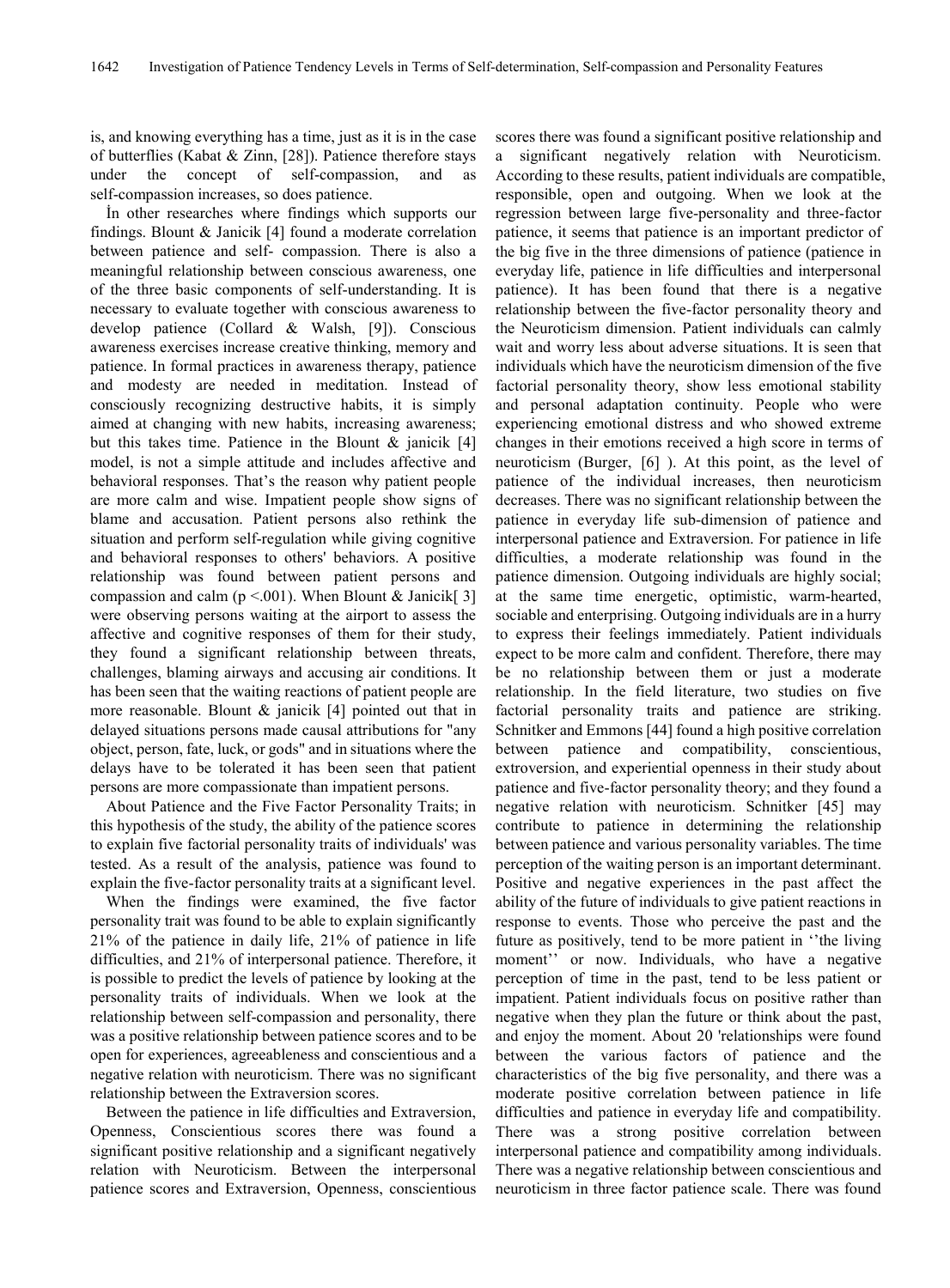moderate correlations between interpersonal patience and openness to experiences, and a positive moderate correlation between long-term and short-term patience and openness to experiences. Finally, the relationship between Extraversion and patience types is not statistically significant (Schnitker & Emmons, [44]). According to these results, patient individuals are compatible, responsible and open. They may or may not be open to the outside in negative emotions. When we look at the regression between the big five and the three-factor patience, it seems that patience is an important determinant of the big five. There was a positive moderate relationship between compatibility and Neuroticism and a positive one conscientious and openness for experiences. There was no relationship found between Extraversion and patience. In his second study, Schnitker [43] evaluated patience and five factor personality traits and found that three dimensions of patience and five-factor personality traits were associated with compliance, conscientious, neuroticism and openness to experiences dimensions. There was a strong relationship between interpersonal patience and compatibility, and a moderate relation between patience in life difficulties and with patience in everyday life. İnterpersonal patience was an important predictor of all factors of the five-factor personality traits. İnterpersonal patience predicted compatibility in a strong way and had a moderate relationship with neuroticism. These results are supporting our research.

The limitations and results of the study are as follows:

1. The data of the study is limited to the students of Konya Necmettin Erbakan University, Batman University and Bartın University.

2. The data of the study is limited to the measured qualifications of the "Personal Information Form", Self-compassion Scale, Patient Scale and Adjective-Based Personality Test (SDKT).

3. The findings of the study are limited to the findings obtained from students of Konya Necmettin Erbakan University, Batman University and Bartın University.

4. A positive significant relationship was found between all sub-dimensions of patience and self-compassion. There was a significant relationship between the sub-dimensions of patience and the individual awareness sub-dimension of self-determination. There was a significant positive correlation between the sub-dimensions of patience with agreeableness, openness and conscientious; also a significant negative correlation with neuroticism. There was a significant relationship between extraversion and the patience in life difficulties sub-dimension of patience.

5. It is seen that self-compassion, self-determination and five-factor personality traits did predict all sub-dimensions of patience when assessed separately and together. The best predictor for the patience in everyday life sub-dimension of patience was the neuroticism sub-dimension of the five-factorial personality traits. The best predictor for patience in everyday life and interpersonal patience was the neuroticism sub-dimension of the five-factorial personality

traits.

Based on the findings of the study, the following suggestions can be developed:

1. The finding that there is a relationship between individuals' patience scores and self-compassion, self-determination and personality traits and that it has an influence; indicates that individual and group psychological counseling and guidance practices for improving patience and self-compassion, will also improve the patience levels of university students. This recommendation is especially important for psychological counseling centers of universities and for psychological counselors who are working with young adults.

2. A seminar on personality development for parents, children and adolescents can be organized when the influence of personality traits on individuals' patience levels is taken into account.

3. It is thought that the practices carried out in order to develop the individuals patience in life difficulties, patience in everyday life and interpersonal patience and to improve their patience levels in general; will have a positive contribution to the lives of the individuals and will cause their change and personal development.

4. The current study is the first in our country which includes patience and the patience scale adapted to Turkish may contribute to further research.

5. Introducing practices to the guidance programs in schools by psychological counselors to the psychiatric counseling and guidance field in order to improve patience and self-compassion, may be beneficial for students in developing these skills.

## **REFERENCES**

- [1] Allport, G. W. (1937). Personality: Psychological Interpretation. Holt, Rinehart and Winston: New York.
- [2] Bacanlı H, İlhan T, Aslan S. (2009) Beş faktör kuramına dayalı bir kişilik ölçeğinin geliştirilmesi: Sıfatlara dayalı kişilik testi (SDTK). Türk Eğitim Bilimleri Dergisi; 7 (2), 261-279.
- [3] Blount, S. & Janicik, G. A. (1999). Comparing social accounts of patience and impatience. Unpublished manuscript, University of Chicago.
- [4] Blount, S. & Janicik, G. A. (2000). What makes us patient? The role of emotion in sociotemporal evaluation. Unpublished manuscript: University of Chicago.
- [5] Blount, S. (1995). When social outcomes aren't fair: The effect of causal attributions on preferences. *Organizational Behavior and Human Decision Processes*, 63 (2), 131-144.
- [6] Burger, J. M. (2006). Kişilik. (1.Baskı). İstanbul: Kaktüs Yayınları.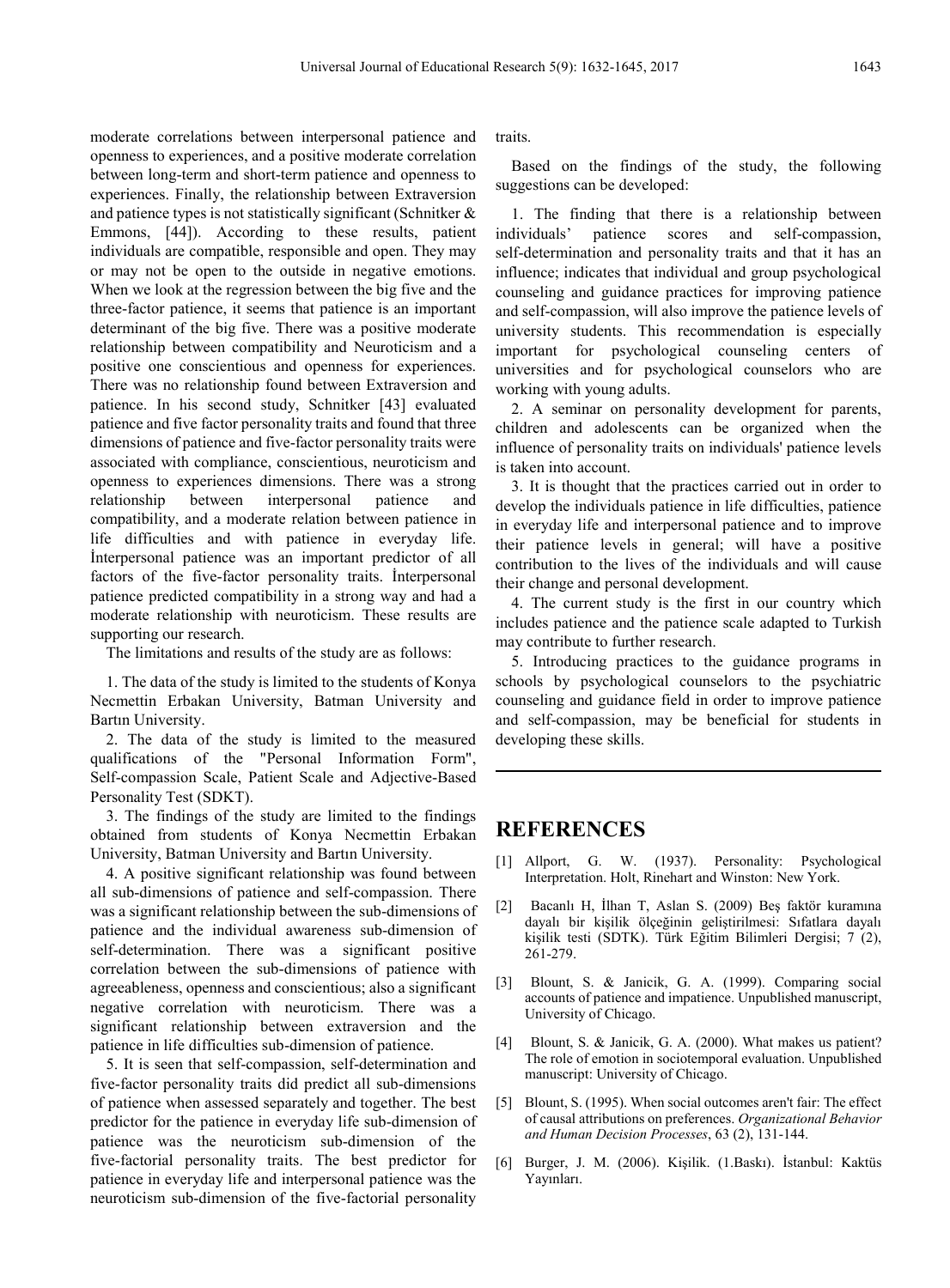- [7] Carver, C. S., Scheier, M. F. & Weintraub, J. K. (1989). Assessing coping strategies: A theoretically based approach. *Journal of Personality and Social Psychology, 56(2),* 267-283.
- [8] Cebecioğlu, E. (2005). Tasavvuf Terimleri ve Deyimleri Sözlüğü. İstanbul. Anka yayınları.
- [9] Collard, P., & Walsh, J. (2008). Sensory awareness mindfulness training in coaching:Accepting life's challenges. Journal of Rational ‐ Emotive & Cognitive ‐ Behavior Therapy 26(1), 30–37.
- [10] Curry O. S., Price M.E. & Price J.G. (2008). Patience is a virtue: Cooperative people have lowe discount rates Personality and Individual Differences, 44(3), 780–785.
- [11] Deci, E. L. & Ryan, R. M. (1985a). Intrinsic motivation and self-determination in human behavior. New York, NY: Plenum Press.
- [12] Deci, E. L. & Ryan, R. M. (1985b). Intrinsic Motivation and Self-Determination in Human Behavior. New York: Plenum.
- [13] Deci, E. L., Connell, J. P. & Ryan, R. M. (1989). Self-determination in a work organization. Journal of Applied Psychology, 74 (4), 580-590.
- [14] Deci, E. L., & Ryan, R. M. (2000). The 'what' and 'why' of goal pursuits: Human needs and the self‐determination of behaviour. Psychological Inquiry, 11, 227 - 268.
- [15] Deniz, M. Engin., Kesici S. & Sümer S. (2008). The Validity and Reliability Study of the Turkish Version of Self-Compassion Scale. An International Journal of Social Behavior and Personality, 36 (9), 1151–1160.
- [16] Dudley, K. C. (2003). Empirical development of a scale of patience. *Dissertation Abstracts International, 54* (8), 4332
- [17] Ericson, E.H. (1984). İnsanın sekiz çağı (Çev. Bedirhan Üstün & Vedat Şar) Birey ve Toplum: Ankara.
- [18] Freud, S. (1920). Beyond the pleasure principle. SE, 18: 1-64.
- [19] Gilbert, P. (2000). Social mentalities: Internal "social" conflicts and the role of inner warmth and compassion in cognitive therapy. In P. Gilbert, ve K. G. Bailey (Eds.), Genes on the couch: Explorations in evolutionary psychotherapy. Hove: Brunner Routledge.
- [20] Goss, K. & Gilbert, P. (2002). Eating disorders, shame and pride: A cognitive behavioural functional analysis. In P. Gilbert, & J. Miles (Eds.), Body shame: Conceptualisation, research and treatment. Hove, UK: Brunner- Routledge.
- [21] Hayes, S. C. (2004). Acceptance and commitment therapy, relational frame theory, and the third wave of behavior therapy. Behavior Therapy, 35(4), 639–665.
- [22] Hofmann, S. G. & Asmundson, G. J. (2008). Acceptance and mindfulness-based therapy: New wave or old hat? Clinical Psychology Review, 28(1), 1–16.
- [23] Hofmann, S. G., Sawyer, A. T., Witt, A. A., & Oh, D. (2010). The effect of mindfulness-based therapy on anxiety and depression: A meta-analytic review. Journal of Consulting and Clinical Psychology, 78(2), 169–183.
- [24] Hursthouse, R., (1999). Virtue Ethics and Human Nature, Hume Studies Volume XXV, Number 1 (2), 67-82.
- [25] Jung, C. (1992). Two Essays on Analytical Psychology, London: Routledge.
- [26] Kabat-Zinn, J. (1982). An outpatient programin behavioral medicine for chronic pain patients based on the practice of mindfulness meditation. General Hospital Psychiatry, 4, 33– 47.
- [27] Kabat-Zinn, J. (1994). Wherever you go there you are. New York, NY: Hyperion.
- [28] Kabat-Zinn, J. (2005). Coming to our senses: Healing ourselves and the world through mindfulness. New York, NY: Hyperion
- [29] Kasser, V. G., & Ryan, R. M. (1999). The Relation of Psychological Needs for Autonomy and Relatedness to Vitality, Weil-Being, and Mortality in a Nursing Home. Journal of Applied Social Psychology, 29 (5), 935-954.
- [30] Kowal, J., & Fortier, M. S. (1999). Motivational determinants of flow: contributions from self-determination theory. The Journal of Social Pscyhology, 139(3), 355
- [31] Krapp, A. (2002). Structural and dynamic aspects of interest development: theoretical considerations from an ontogenetic perspective, Learning and Instruction,12, 383- 409.
- [32] McCullough, M. E., Tsang, J., & Emmons, R. A. (2004). Gratitude in intermediate affective terrain: Links of grateful moods to individual differences and daily emotional experience. Journal of Personality and Social Psychology, 86(2), 295-309.
- [33] Mehrabian, A. (1999). Manual for the Revised Achieving Tendency (MACH) and Disciplined Goal Orientation (CGO) Scales. Monterey, California: Alta Mesa
- [34] Neff, K. D. (2003a). Development and validation of a scale to measure self-compassion. Self and Identity, 2, 223–250.
- [35] Neff, K. D. (2003b). Self-compassion: An alternative conceptualization of a healthy attitude toward oneself. Self and Identity, 2, 85–101.
- [36] Noels, K. A., Pelletier, L. G., Clément, R. & Vallerand, R. J. (2000). Why are you learning a second language? Motivational orientations and self-determination theory. Language Learning, 50 (1), 57-85.
- [37] Poulsen, Anne A., Rodger, Sylvia & Ziviani, Jenny M., (2006). "Understanding children's motivation from a self-determination theoretical perspective: implications for practice", Australian Occupational Therapy Journal, 56 (2), 78-86.
- [38] Roemer, L. & Orsillo, S. M. (2009). Mindfulness- ve acceptance-based behavioral therapies in practice. New York, NY: Guilford.
- [39] Rogers, C. R. (1980). A way of being. Boston: Houghton Mifflin.
- [40] Ryan, R. M. & Brown, K. W. (2003). Why we don't need self-esteem: Basic needs, mindfulness, and the authentic self. Psychological Inquiry, 14,(1) 71- 76.
- [41] Ryan, R.M. & Deci, E.L. (2000). Self-Determination Theory and the Facilitation of Intrinsic Motivation, Social Development, and Well-Being. American Psychologist, 55(1), 68–78.